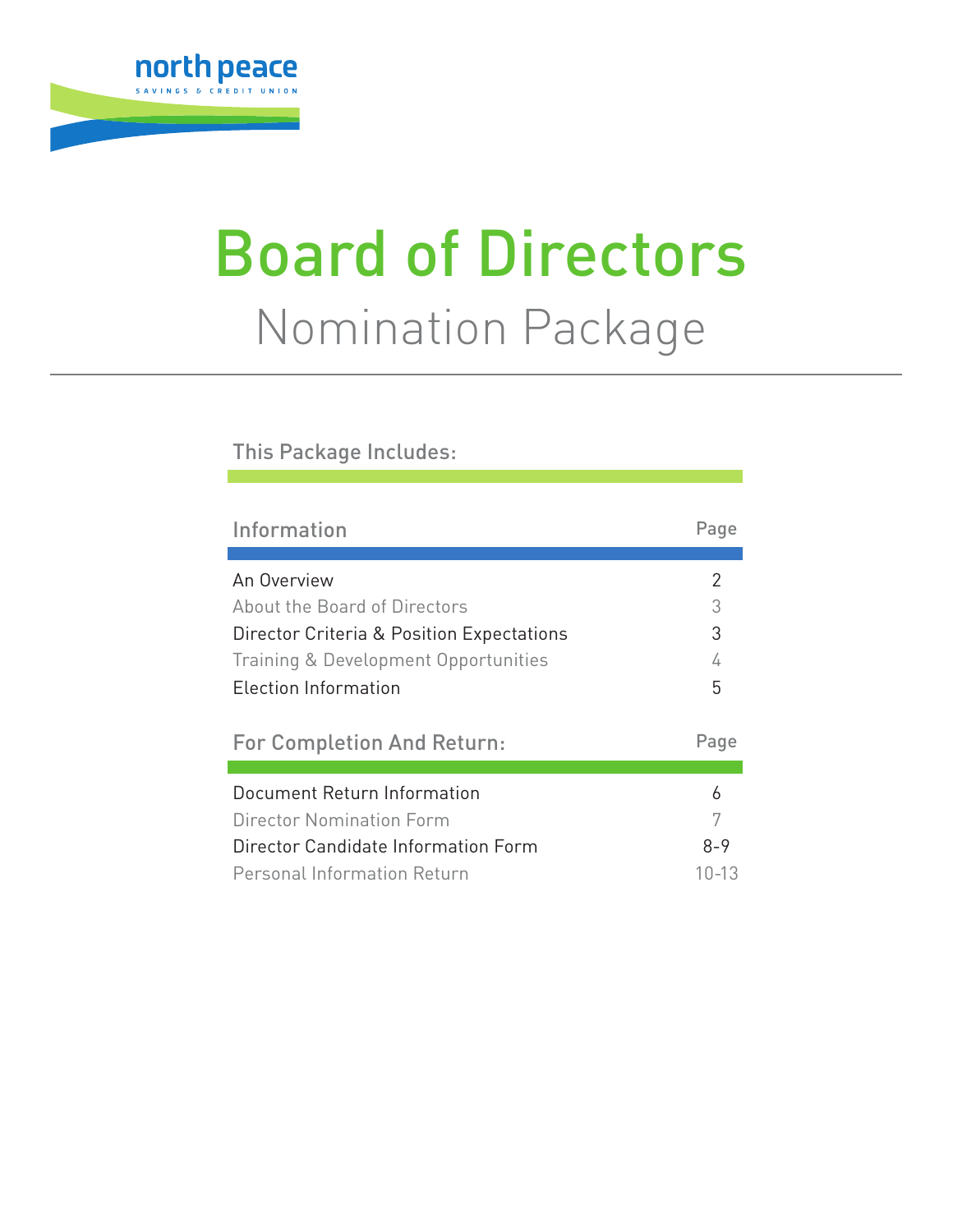## An Overview

#### About North Peace Savings and Credit Union

At North Peace Savings and Credit Union, our goals are to be professional in all aspects of service delivery, and to be recognized by our members and the broader community as an organization that is values driven. We are committed to enhancing the value of membership through excellent product and service delivery.

#### Co-operative Principles

North Peace Savings is distinctive from other financial institutions because it is entirely owned and operated by its members. We are an organization whose priority is its members' wellbeing. Apart from providing for operating costs and reasonable contingencies, any profit earned is either invested back into the organization or paid out to members as a dividend.

## Mission

#### Helping our members succeed in life.

We work to simplify and enrich members' lives with exceptional, locally-relevant solutions.

## Vision

To foster and support a financially thriving membership.

## Values

- Exceptional Service
- Flexible
- Innovative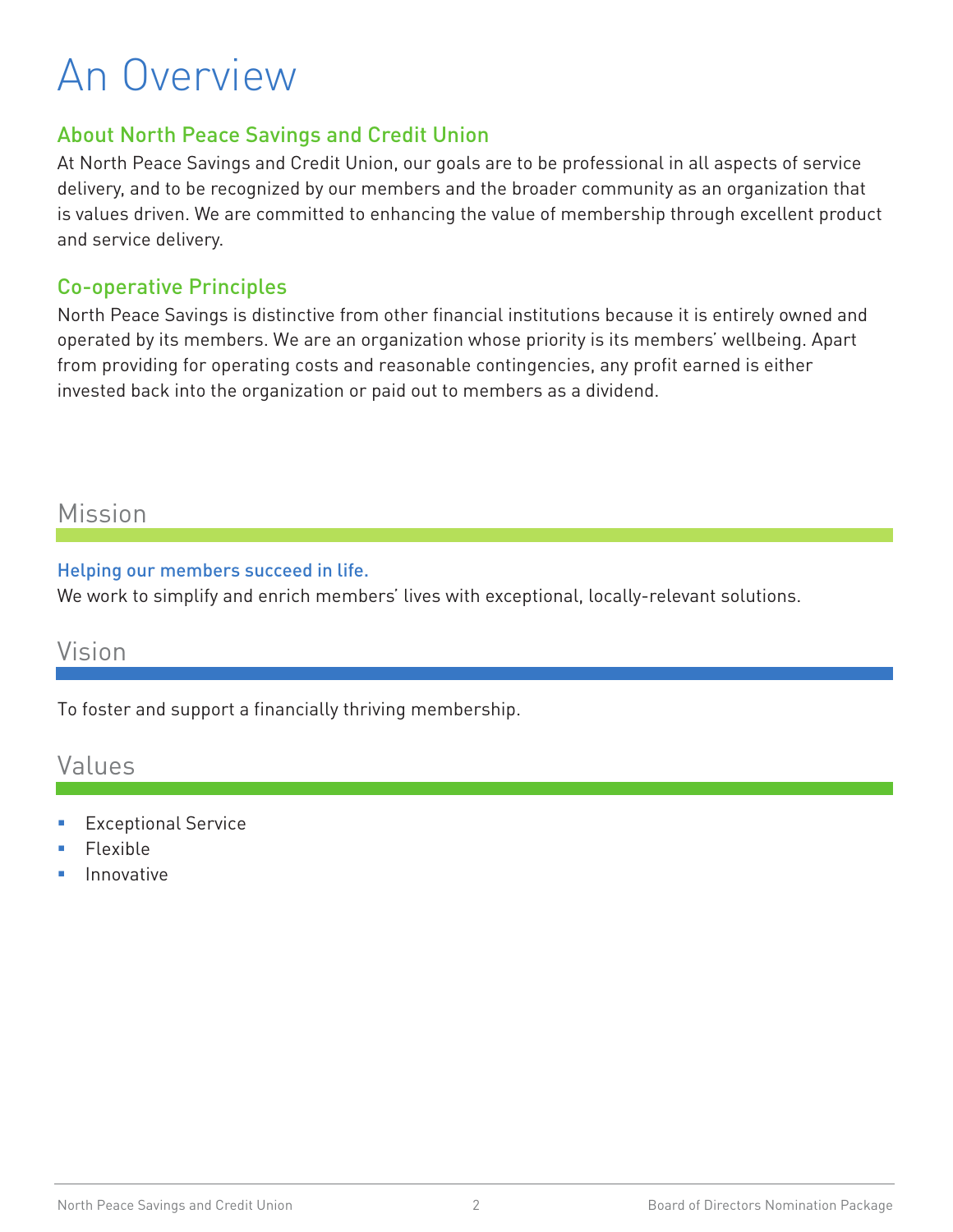# About the Board of Directors

## **Objective**

North Peace Savings and Credit Union is governed by a 9 person Board of Directors representing over 12,000 members. The objective of the NPSCU Board of Directors is to set the strategic direction and to govern the Credit Union in the best interest of all members. Each Director is elected to serve the best interests of all Credit Union members. The board consists of the following committees: Audit, Conduct Review, Governance and Investment & Lending.

# Director Criteria & Position Expectations

Criteria for Board Members

- The highest standards of ethical behavior, integrity & confidentiality.
- Alignment with North Peace Savings and Credit Union's Mission, Vision and Values.
- **Exceptional leadership,** judgment and decision-making skills and experience.
- Excellent interpersonal and communication skills, particularly in a team environment.
- **The ability to understand** and analyze financial statements and management reports.
- Previous Board of Director experience (i.e.: volunteer, business or government).

Position Expectations

Directors are typically expected to prepare for and attend:

- **Monthly Board meetings** and various committee meetings, held outside of normal business hours.
- **Annual strategic** planning sessions.
- **The Annual General** Meeting of the membership.
- **Director Orientation**
- **Various conferences** for educational and/or networking purposes.

Accountability

Each Director is accountable to the membership for the following:

- **Facilitate effective** Board operation.
- **Participate in the** recruitment, selection, hiring and appraisal of the Chief Executive Officer.
- **Think strategically in the** creation of long-term vision.
- **Speak as one voice on** Credit Union matters outside of the boardroom.
- **Effective governance and** risk oversight of the credit union.

#### Seeking Financial Acumen Knowledge and Expertise

We are seeking to further strengthen our existing Board expertise in the area of Financial Acumen. Individuals with experience, educational background and/or designations related to the accounting field are preferred. Someone who can confidently read, interpret and understand financial statements; understands asset liability management, liquidity and capital management; and possesses a risk lens to identify trends to be identified and addressed with the Board and management.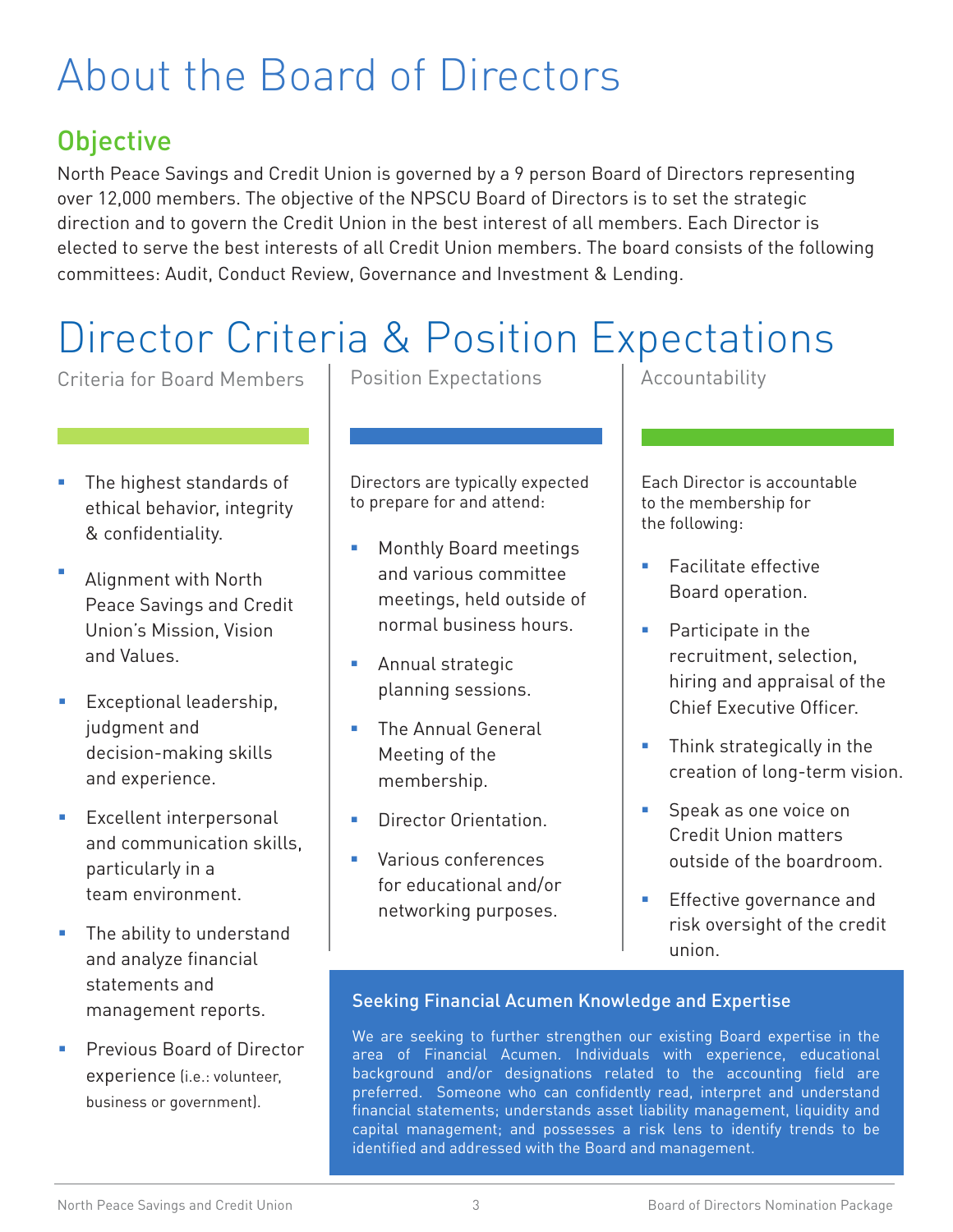# Training & Development Opportunities

#### Skills & Knowledge

A credit union Director will have:

- **The ability to communicate well with members, directors, managers, and staff.**
- The ability to effectively participate in meetings and groups by: reading the prepared material for each meeting, asking questions raised by the material and contributing ideas regarding the topics under discussion.
- **The ability to understand a financial report.**
- Knowledge of the credit union system through compulsory and voluntary Director Training.
- **Basic computer/technology competency.**

#### Director Training

The Credit Union Director Achievement program (CUDA®) is a national director training program designed to assist Directors in fulfilling their leadership roles as elected member representatives. All Directors must complete the 6 web- based tutorials in Level A of the CUDA® program within one year of election of appointment.

#### LEVEL A - Director Orientation

Comprised of 6 web-based tutorials that cover an Overview of the Credit Union System, Board's Role and Responsibilities, Director's Role and Responsibilities, Financial Statements and Financial Metrics, Asset-Liability Management and Monitoring Credit Union Performance. The training also includes an on-line training session (Foundation of Governance in Theory and Action).

#### LEVEL B - Advanced Courses (Instructor Led)

The next level provides training on Board Development and Evaluation, Governance and Accountability, Strategic Planning, and Management Recruitment, Performance Planning and Evaluation.

#### LEVEL C - Elective Courses (Instructor Led)

The final level provides instructor-led courses in the area of credit and audit, among other provincial electives that are offered.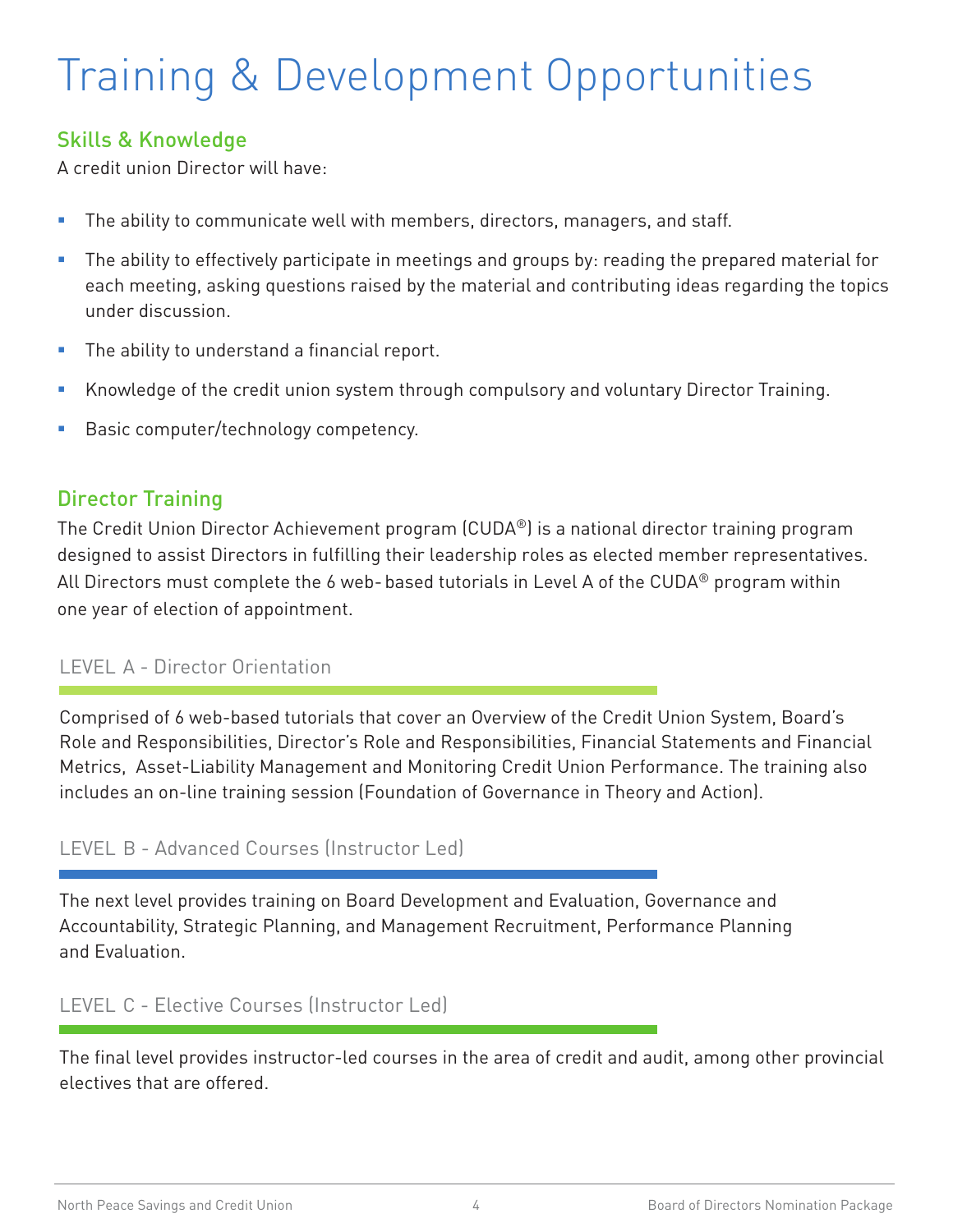# Election Information

### 2022 Election

Director elections will be administered by an electronic voting process that is accessed by members via their personal computer or in branch terminals. Members will receive their voting information prior to the polls opening. Electronic voting will take place online from January 17, 2022 - January 21, 2022. Election results are announced at our Annual General Meeting.

The 2022 Annual General Meeting will be held on Tuesday February 1, 2022. Due to COVID-19, the 2022 AGM may take place online, details will follow in January 2022. All candidates are encouraged to attend.

If you have questions about the Board of Directors or the nomination process, please contact:

#### Patti Ternier-Smith

Executive Assistant North Peace Savings and Credit Union 10344 – 100th Street, Fort St. John, BC V1J 3Z1 Direct Line: 250-794-3762 Email: pternier-smith@npscu.ca

#### Darren Snider

Chair of Nominating Sub Committee North Peace Savings and Credit Union 10344 – 100th Street, Fort St. John, BC V1J 3Z1 Direct Line: 250-261-0152 Email: redinsholdings@gmail.com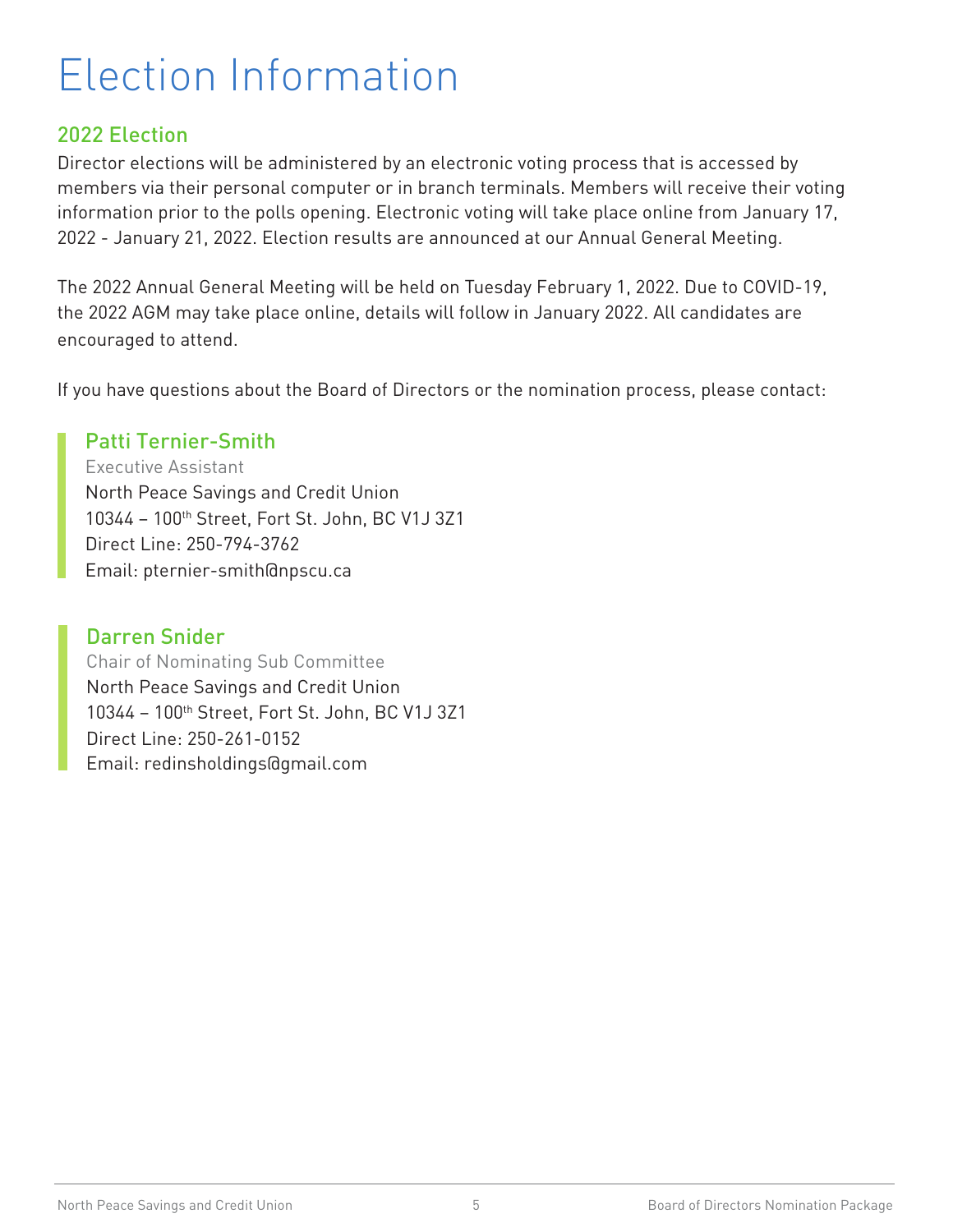# Board of Directors Nomination Forms Package

## Document Return Information

## Important Information About Completing Your Documents

All nominations for the 2022 Board of Directors elections must be received by 12:00pm on Friday, November 12, 2021 at the address listed below.

Late applications will not be accepted.

Please ensure all documentation is completed in full, signed by the appropriate individuals and returned to:

Nominating Sub-Committee c/o Patti Ternier-Smith North Peace Savings and Credit Union 10344 – 100th Street, Fort St. John, BC V1J 3Z1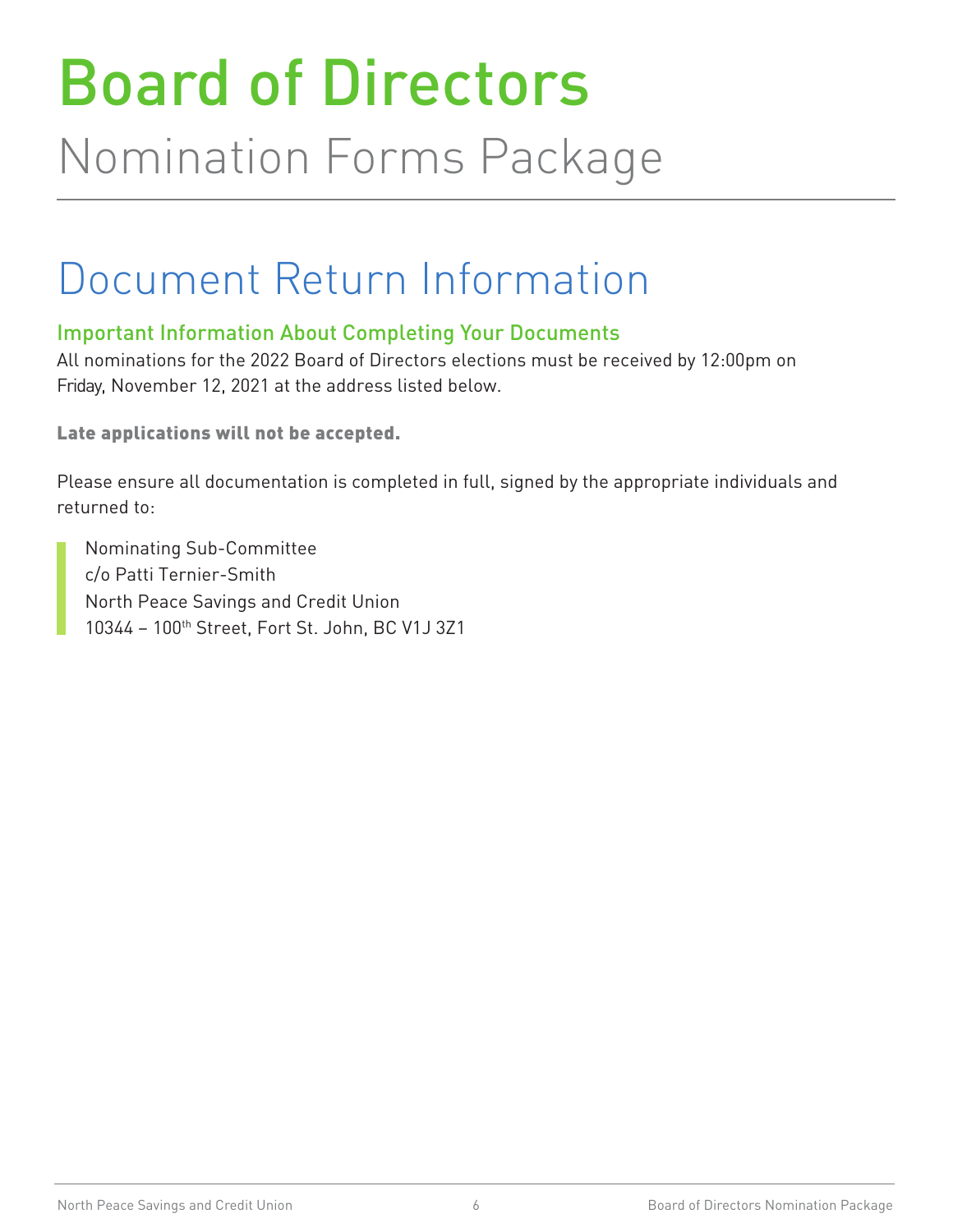# Director Nomination Form

## General Nominee Information

Date:

Nominee Name:

#### Nominee Address:



Nominee Membership No.:

#### Nomination

In accordance with the Rules of North Peace Savings and Credit Union, the nominators hereby nominate the Nominee for the office of Director of the Credit Union.

| Nominator Signature/Date: | Nominator Name (please print): | Nominator Member No.: |
|---------------------------|--------------------------------|-----------------------|
| Nominator Signature/Date: | Nominator Name (please print): | Nominator Member No.: |
| Nominator Signature/Date: | Nominator Name (please print): | Nominator Member No.: |

(At least 3 members in good standing of North Peace Savings and Credit Union who have reached the age of majority must nominate each candidate.)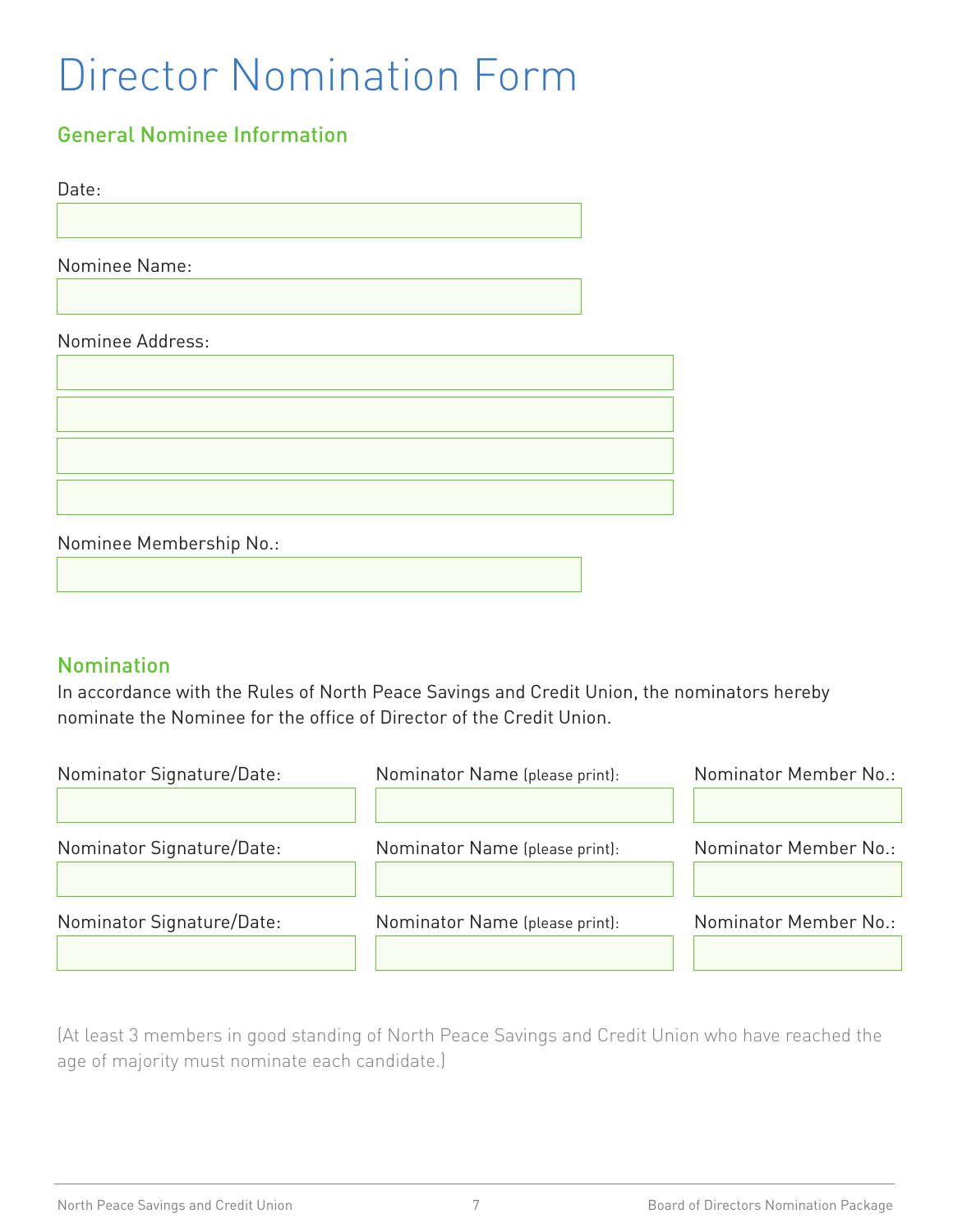# Director Candidate Information Form

#### General Information About Filling Out This Form

To ensure that the membership of North Peace Savings and Credit Union have information about each candidate running for election to the Board of Directors, each Nominee is asked to complete this Director Candidate Information form. In addition to this form we encourage you to attach a biography, up to 250 words, detailing your background and reasons you wish to sit on the Board of Directors.

Nominee Name:

Credit Union Background *(if any)*:

Other Community Positions *(if any)*:

Employment *(Current and previous positions and length of service)*:

Interests:

Achievements and Awards *(if any)*:

Attachments: Please provide a photograph (headshot style) or contact Patti Ternier-Smith to arrange for a picture.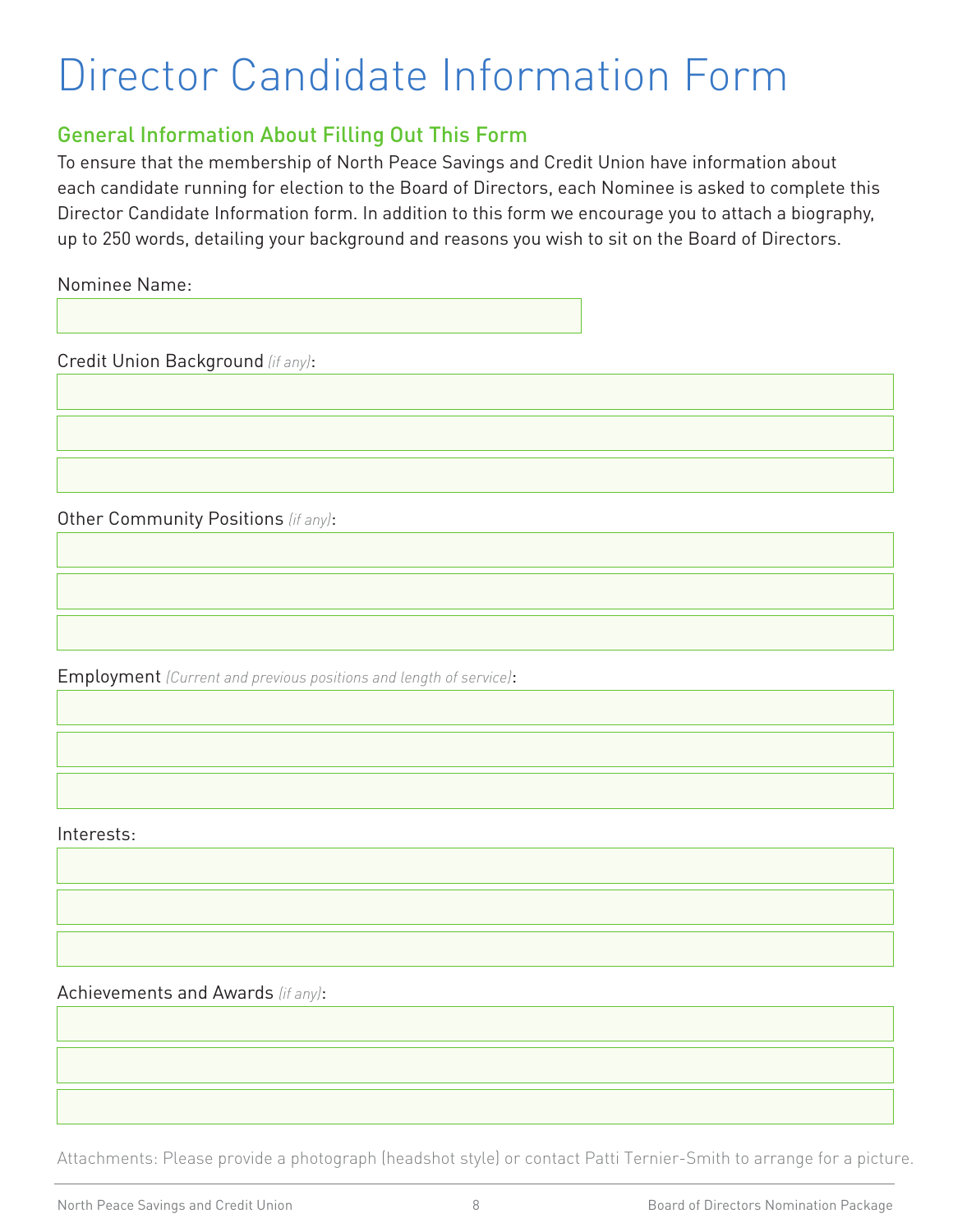# Director Candidate Information Form Continued

### Director Biography Guidelines

Please include a biography of 250 words or less. The information you provide will be reproduced and be made available for the members in branch and via our website. Please return your completed biography by November 12, 2021 as per the instructions on the front of this package.

The following is a list of areas candidates may wish to reference in their biographies. This list is not exhaustive, feel free to include other pertinent information.

- **Education, hobbies, special interests/involvements**
- Attributes which will contribute to the Board of Directors of North Peace Savings and Credit Union
- **Experience as a Director**
- Reasons you wish to sit on the Board
- **Time available for Director Duties**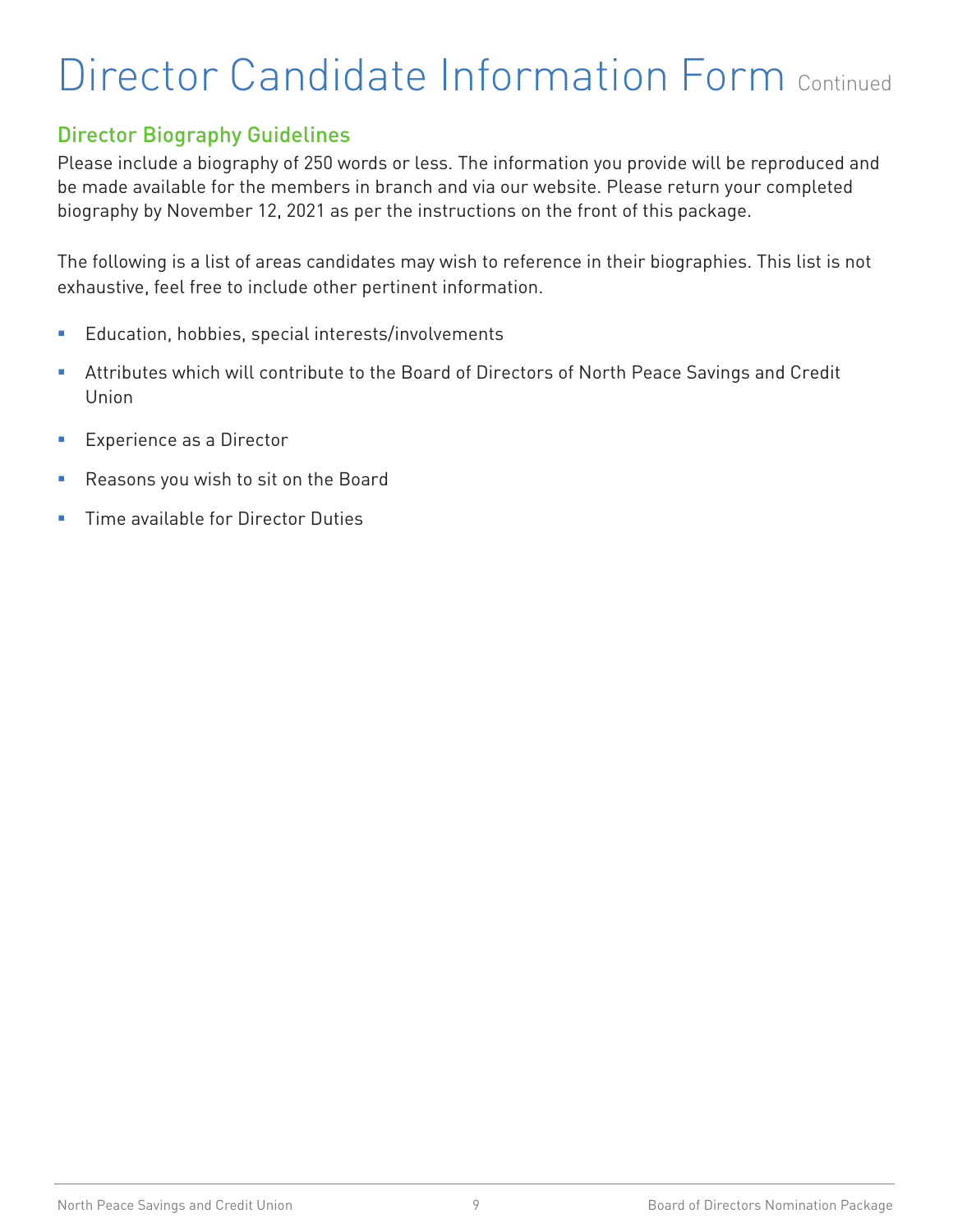

#### **PERSONAL INFORMATION RETURN**

for Directors, Senior Officers, Subscribers, and Shareholders of Credit Unions, Insurance Companies and Trust Companies

| <b>INSTRUCTIONS</b>                                                       |                                                                                          |          |                                                                                                                                                                      |  |  |
|---------------------------------------------------------------------------|------------------------------------------------------------------------------------------|----------|----------------------------------------------------------------------------------------------------------------------------------------------------------------------|--|--|
| See page four for instructions<br>1.<br>2.                                |                                                                                          |          | Freedom of Information and Protection of Privacy Act (FOIPPA)                                                                                                        |  |  |
| Contact:                                                                  |                                                                                          |          | The information requested on this form is collected under the authorities of                                                                                         |  |  |
| <b>BC Financial Services Authority</b><br>2800 - 555 West Hastings Street |                                                                                          |          | sections 26(a) and 26(c) of the Freedom of Information and Protection of Privacy<br>Act, sections 13(2)(e), 22(2)(c), and 105 of the Financial Institutions Act, and |  |  |
| Vancouver, BC V6B 4N6                                                     |                                                                                          |          | sections 11(3)(e) and 15.1(5)(a)(iii) of the Credit Union Incorporation Act. The                                                                                     |  |  |
|                                                                           |                                                                                          |          | information is collected for the purposes of administering the Financial<br>Institutions Act and the Credit Union Incorporation Act. If you have any questions       |  |  |
| Web: https://bcfsa.ca/                                                    |                                                                                          |          | about the collection or use of this information, please contact the Privacy Officer                                                                                  |  |  |
|                                                                           | Ph: 604-660-3555 Toll-free: 1-866-206-3030 (BC)                                          |          | at 604-660-3555, 2800 - 555 West Hastings Street, Vancouver, BC, V6B 4N6.                                                                                            |  |  |
| Fax: 604-660-3365                                                         |                                                                                          |          |                                                                                                                                                                      |  |  |
| <b>PART A - GENERAL INFORMATION</b>                                       |                                                                                          |          |                                                                                                                                                                      |  |  |
| 1. Form being submitted is                                                | New submission                                                                           |          | Specify which section of form<br>Update to existing information                                                                                                      |  |  |
| 2. Personal Information for (check all that apply)                        |                                                                                          |          |                                                                                                                                                                      |  |  |
| Director                                                                  | Senior Officer                                                                           |          | Subscriber<br>Shareholder                                                                                                                                            |  |  |
|                                                                           |                                                                                          |          | (controlling 10% or more of the voting shares)                                                                                                                       |  |  |
| <b>Commencement Date</b>                                                  |                                                                                          |          | Significant Shareholder (specify %)                                                                                                                                  |  |  |
| 3. Name of Financial Institution                                          |                                                                                          |          |                                                                                                                                                                      |  |  |
| 4. Full legal name (first, middle, last)                                  |                                                                                          |          |                                                                                                                                                                      |  |  |
| Salutation                                                                |                                                                                          |          |                                                                                                                                                                      |  |  |
| Miss                                                                      | Mr.<br>Mrs.                                                                              | Ms.      | Other                                                                                                                                                                |  |  |
| 5. All Previous Names (first, middle, last)                               |                                                                                          |          |                                                                                                                                                                      |  |  |
|                                                                           |                                                                                          |          |                                                                                                                                                                      |  |  |
|                                                                           | 6. Residential Address (street number, city, province, postal code)                      |          |                                                                                                                                                                      |  |  |
| 7. Phone Number                                                           |                                                                                          |          | 8. Citizenship                                                                                                                                                       |  |  |
| 9. Place of Birth                                                         |                                                                                          |          | 10. Date of Birth (mm/dd/yyyy)                                                                                                                                       |  |  |
| (city, country)                                                           |                                                                                          |          |                                                                                                                                                                      |  |  |
|                                                                           |                                                                                          |          | 11. If you were born outside of Canada, indicate the date of your arrival in Canada (mm/dd/yyyy)                                                                     |  |  |
|                                                                           | 12. Have you, at any time, resided in a country outside of Canada                        |          | Yes<br>No                                                                                                                                                            |  |  |
|                                                                           |                                                                                          |          | If Yes, please indicate the states and locations (country, state, province or territory) of each residency (mm/dd/yyyy)                                              |  |  |
| From                                                                      | the contract of the contract of the contract of the contract of the contract of<br>Until | Location |                                                                                                                                                                      |  |  |
|                                                                           |                                                                                          |          |                                                                                                                                                                      |  |  |
| From                                                                      | Until                                                                                    | Location |                                                                                                                                                                      |  |  |
| 13. Driver's License #                                                    |                                                                                          |          | 14. Issuing Province/Territory                                                                                                                                       |  |  |
| <b>PART B - EMPLOYMENT</b>                                                |                                                                                          |          |                                                                                                                                                                      |  |  |
| 1. Position/Occupation                                                    |                                                                                          |          |                                                                                                                                                                      |  |  |
|                                                                           |                                                                                          |          |                                                                                                                                                                      |  |  |
| 2. Name of Employer                                                       |                                                                                          |          |                                                                                                                                                                      |  |  |
|                                                                           | 3. Employer's Address (street number, city, province, postal code)                       |          |                                                                                                                                                                      |  |  |
| 4. Phone Number                                                           |                                                                                          |          | 5. Email Address                                                                                                                                                     |  |  |
|                                                                           | A most recent resume must be included with this form as per Instructions                 |          |                                                                                                                                                                      |  |  |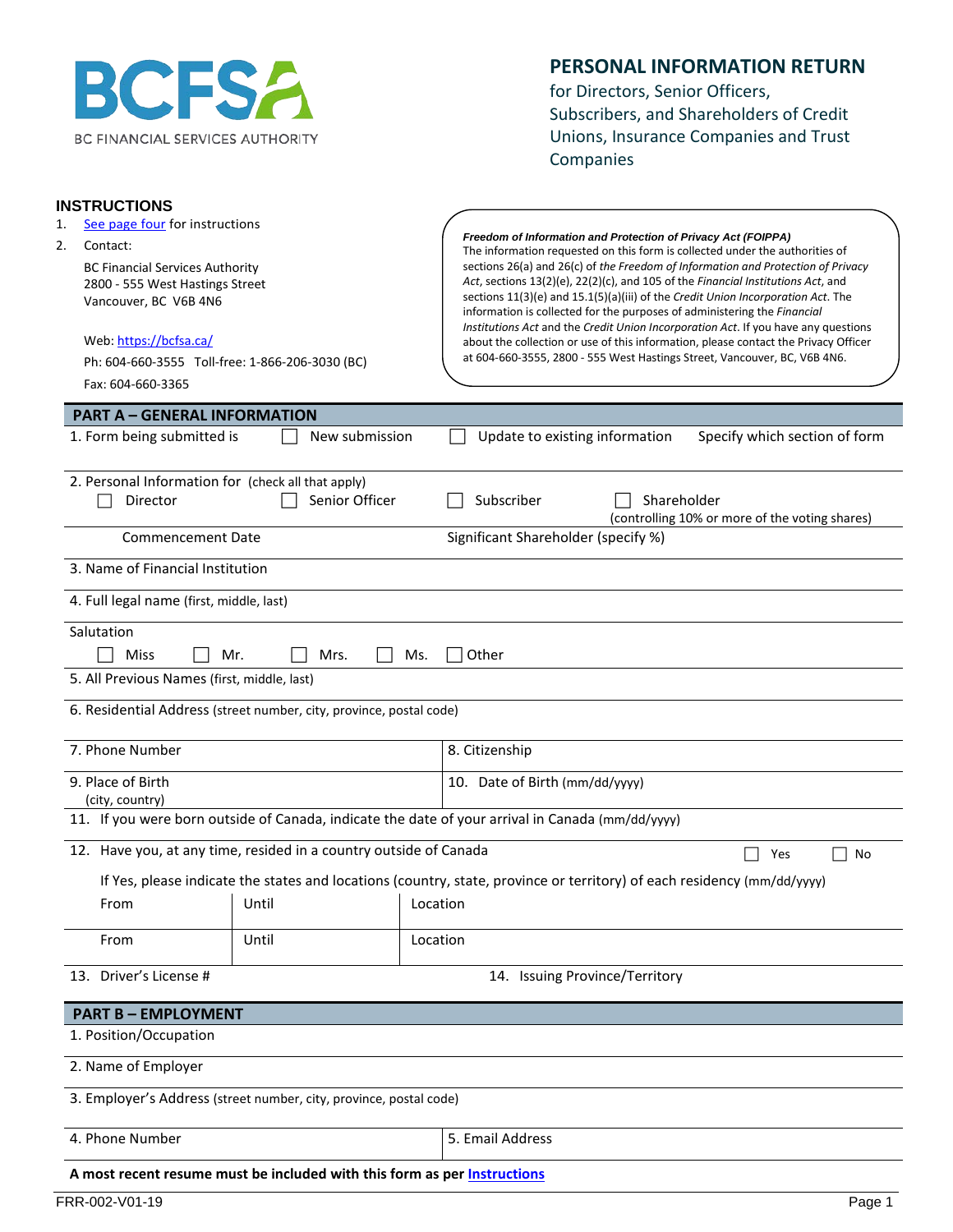#### **PART C – OTHER INFORMATION**

1. List any memberships in professional societies or associations (if none, please indicate)

|  |  | 2. List any Directorships held (if none, please indicate) |  |  |  |  |
|--|--|-----------------------------------------------------------|--|--|--|--|
|--|--|-----------------------------------------------------------|--|--|--|--|

3. List any companies in which you own or control more than 10% of the voting shares (if none, please indicate)

|                                                                                                                                                                                                                                                                                                                                     | 4. Connected party of a Trust or Insurance Company per section 48 of the Financial Institutions Act                                                                     | $\exists$ Yes | 7No |  |  |  |
|-------------------------------------------------------------------------------------------------------------------------------------------------------------------------------------------------------------------------------------------------------------------------------------------------------------------------------------|-------------------------------------------------------------------------------------------------------------------------------------------------------------------------|---------------|-----|--|--|--|
| 5. Have you ever been convicted of, or are you currently charged with an offence, under the Criminal<br>Code of Canada, provincial/territorial legislation or the legislation of any jurisdiction outside of<br>Canada, for which you have not been granted a pardon? (includes impaired driving but not minor traffic<br>offences) | $\Box$ Yes                                                                                                                                                              | No            |     |  |  |  |
|                                                                                                                                                                                                                                                                                                                                     | If Yes, please provide the type and details of the conviction or offence:                                                                                               |               |     |  |  |  |
| From (mm/dd/yyyy)                                                                                                                                                                                                                                                                                                                   | Description                                                                                                                                                             |               |     |  |  |  |
|                                                                                                                                                                                                                                                                                                                                     |                                                                                                                                                                         |               |     |  |  |  |
| From (mm/dd/yyyy)                                                                                                                                                                                                                                                                                                                   | Description                                                                                                                                                             |               |     |  |  |  |
|                                                                                                                                                                                                                                                                                                                                     |                                                                                                                                                                         |               |     |  |  |  |
|                                                                                                                                                                                                                                                                                                                                     |                                                                                                                                                                         |               |     |  |  |  |
|                                                                                                                                                                                                                                                                                                                                     | A Criminal Record Check report must be provided as per Instructions                                                                                                     |               |     |  |  |  |
|                                                                                                                                                                                                                                                                                                                                     | 6. Has any disciplinary action been taken against you by professional organizations or self-regulatory                                                                  |               |     |  |  |  |
|                                                                                                                                                                                                                                                                                                                                     | bodies, or civil judgments where monetary awards have been made, but not satisfied, or findings of<br>liability against you involving fiduciary, trust or fraud claims? | Yes           | ∏No |  |  |  |
|                                                                                                                                                                                                                                                                                                                                     |                                                                                                                                                                         |               |     |  |  |  |
|                                                                                                                                                                                                                                                                                                                                     | If Yes, please provide the type and details of the judgement or action:                                                                                                 |               |     |  |  |  |
| From (mm/dd/yyyy)                                                                                                                                                                                                                                                                                                                   | Description                                                                                                                                                             |               |     |  |  |  |
|                                                                                                                                                                                                                                                                                                                                     |                                                                                                                                                                         |               |     |  |  |  |
|                                                                                                                                                                                                                                                                                                                                     |                                                                                                                                                                         |               |     |  |  |  |
| From (mm/dd/yyyy)                                                                                                                                                                                                                                                                                                                   | Description                                                                                                                                                             |               |     |  |  |  |
|                                                                                                                                                                                                                                                                                                                                     |                                                                                                                                                                         |               |     |  |  |  |
|                                                                                                                                                                                                                                                                                                                                     |                                                                                                                                                                         |               |     |  |  |  |
|                                                                                                                                                                                                                                                                                                                                     | 7. Under the laws of any province, territory, state, or country, have you ever: (a) been petitioned into                                                                |               |     |  |  |  |
|                                                                                                                                                                                                                                                                                                                                     | bankruptcy, (b) made a voluntary assignment in bankruptcy, or (c) filed a proposal under any<br> Yes<br> No                                                             |               |     |  |  |  |
| bankruptcy or insolvency legislation?                                                                                                                                                                                                                                                                                               |                                                                                                                                                                         |               |     |  |  |  |
| If Yes to 7. (a) or (b), please provide the following:                                                                                                                                                                                                                                                                              |                                                                                                                                                                         |               |     |  |  |  |
| i.                                                                                                                                                                                                                                                                                                                                  | Date of Assignment or Receiving Order (mm/dd/yyyy)                                                                                                                      |               |     |  |  |  |
| ii.                                                                                                                                                                                                                                                                                                                                 | Date of Absolute Discharge (mm/dd/yyyy)                                                                                                                                 |               |     |  |  |  |
| iii.                                                                                                                                                                                                                                                                                                                                | If Conditional, Date of Conditional Discharge (mm/dd/yyyy)                                                                                                              |               |     |  |  |  |

If Conditional Discharge, provide description of conditions:

iv. Cause of Bankruptcy/Insolvency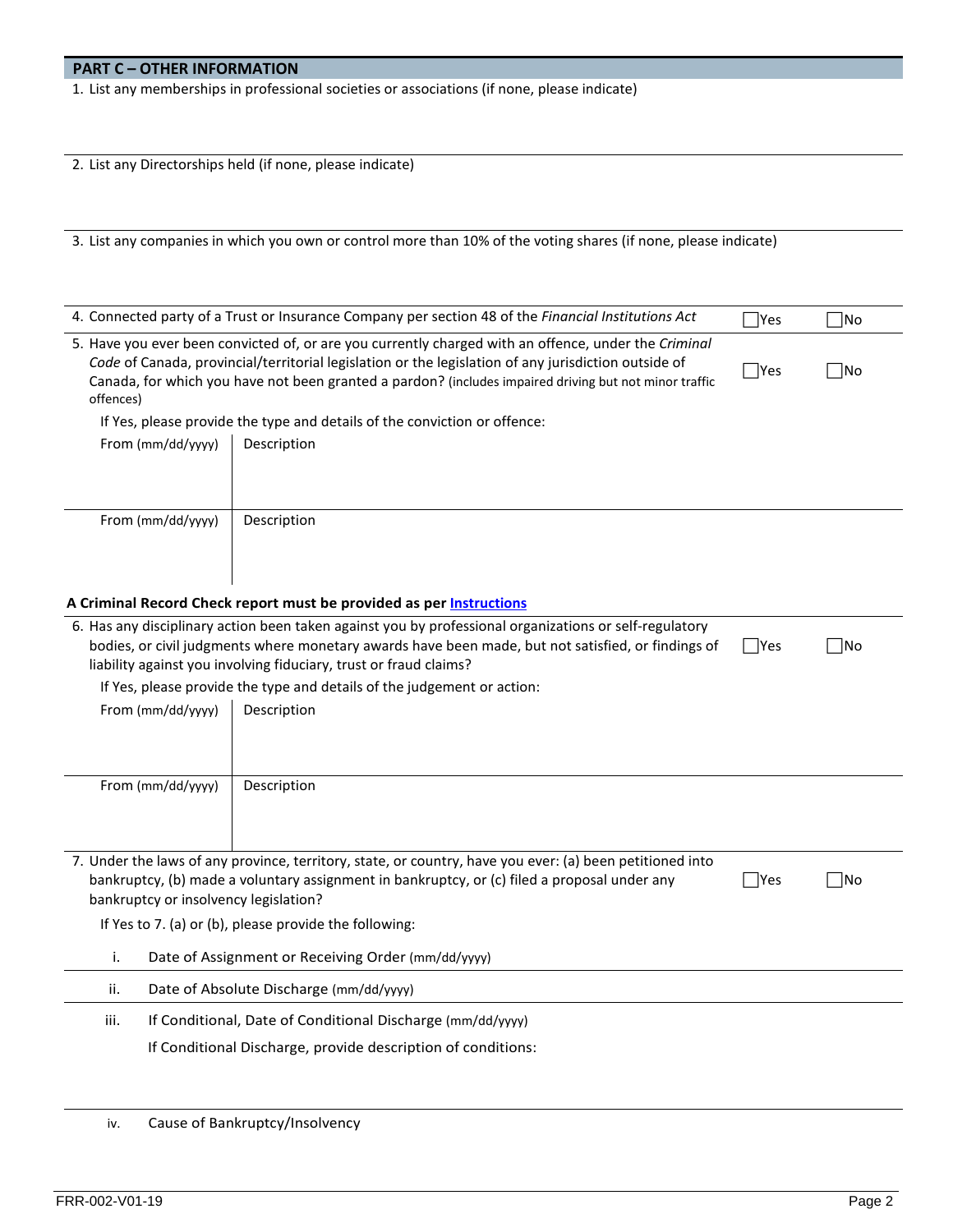| If Yes to 7. (c) please provide the following: |                               |                  |          |          |  |                     |
|------------------------------------------------|-------------------------------|------------------|----------|----------|--|---------------------|
| ν.                                             | Date of proposal              | vi. Proposal was |          |          |  | vii. Current Status |
|                                                |                               |                  | Accepted | Reiected |  |                     |
| viii.                                          | Description of Proposal Terms |                  |          |          |  |                     |

#### **A Bankruptcy and Insolvency Records Search Results report must be provided as pe[r Instructions.](#page-12-0)**

#### **PART D – Certification**

I, the undersigned, hereby certify that the foregoing statements are true, correct and complete to the best of my knowledge, information and belief, and hereby undertake to submit a new Personal Information Return and supporting documents to the BC Financial Services Authority immediately upon any change therein.

I consent to the BC Financial Services Authority making such enquiries as it sees fit of government institutions, courts, credit bureaus, financial institutions, current and past employers, and professional organizations or self-regulatory bodies to which I belong or have belonged, for the purpose of investigating my suitability to be a person in a position to control or influence a financial institution, including, but not limited to, a criminal records search through the Royal Canadian Mounted Police or other law enforcement bodies and a bankruptcy and insolvency records search.

I acknowledge and agree that the information contained in this return and supporting documents will be used for the purposes described above. I understand that it is an offence under the *Financial Institutions Act* and the *Credit Union Incorporation Act*, as applicable, to make a false statement and that it may also be an offence under the CRIMINAL CODE of Canada.

I understand that the BC Financial Services Authority may also request additional information from me.

I am aware that I have duties and obligations under the *Company Act*, *Business Corporations Act*, *Financial Institutions Act*, or the *Credit Union Incorporation Act*, as applicable, and that it is my responsibility to fully understand these duties and obligations.

Position/Title at Financial Institution

| Signature | Date |
|-----------|------|
|           |      |
|           |      |

#### **Failure to supply all required documents may delay your ability to commence duties.**